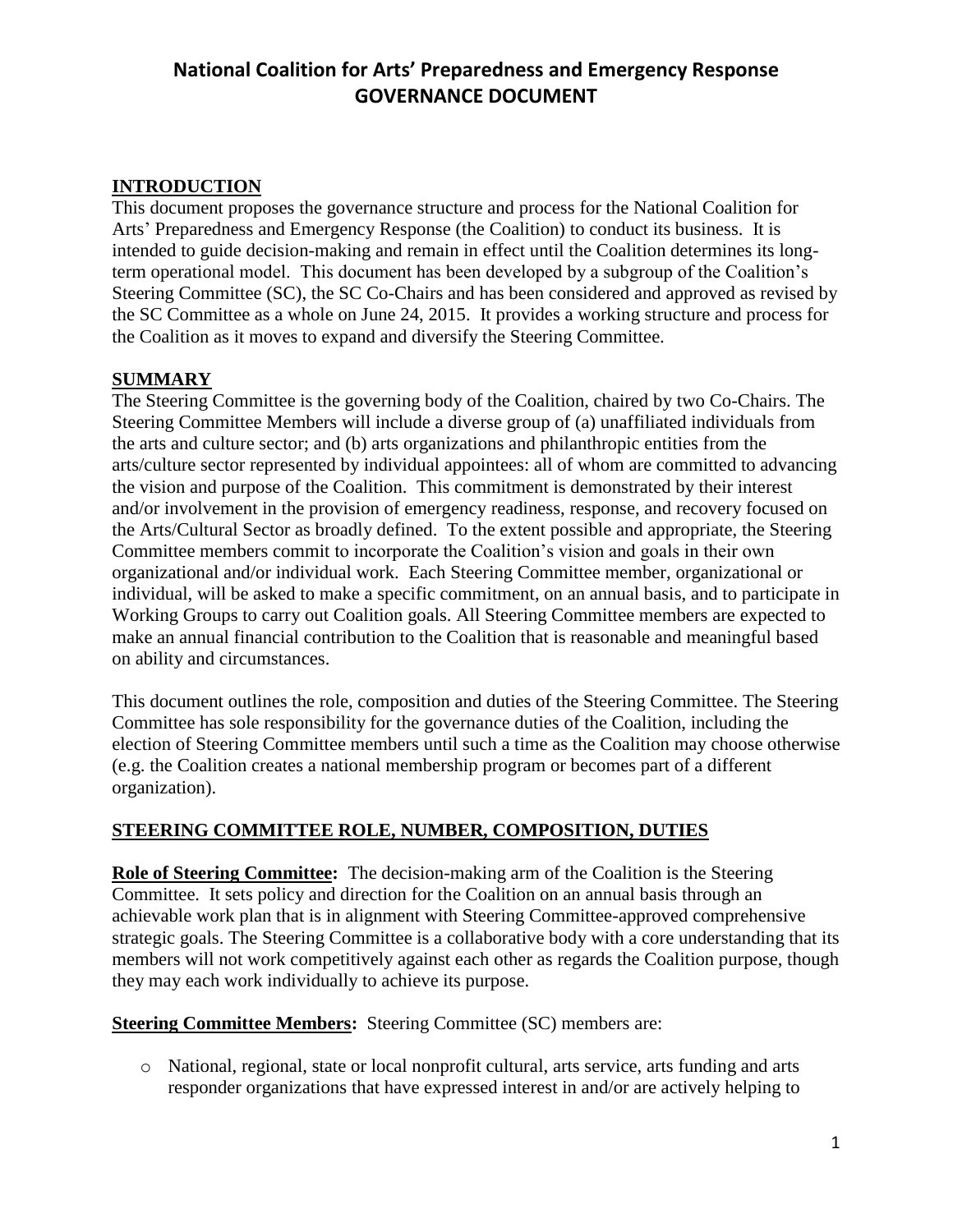build/sustain a safety net for the arts/cultural sector before, during and/or after disasters/emergencies.

- o There may be some individual members unaffiliated with a specific organization or associated with an arts business in the for-profit sector, that are active in helping to build/sustain a safety net for the arts/cultural sector before, during, and/or after disasters/emergencies.
- o Non-arts/cultural organizations that provide emergency readiness, response, and recovery activities/services will be invited to participate as members of the Coalition's Advisory Council. Advisory Council members may attend Steering Committee meetings and provide input on an ex-officio basis. They do not have voting rights.

**Steering Committee Duties:** All SC Members may and are encouraged to serve as a Co-Chair at some point (roles/duties/terms are described in Co-Chair section below); must work to advance the purpose of the Coalition and its adopted goals each year; not act in contravention of the core understanding as stated above; and must attend a majority of SC regular and special meetings each year in person or by electronic means, though, for good cause, these requirements may be waived upon a vote taken by the SC. The Coalition will make every effort to assist in removing barriers to attendance (e.g. technology assistance, financial assistance when available, potential for timing and locations to coincide with other national meetings, etc.). SC members must participate in a minimum of one Working Group each year. SC members agree to share relevant information and resources from the Coalition with their constituency. The Coalition asks that SC members place logo and/or note membership in the Coalition on their websites unless laws, rules, regulations or policies prohibit.

**Steering Committee Dues:** All Steering Committee organization and/or unaffiliated individual members will endeavor to make a reasonable and meaningful financial commitment as a reflection of their leadership position in the Coalition. The contribution will be paid annually and be self-selected yet based on factors such as organization size and budget, their other comparable professional dues, and their ability to contribute. For organizations that are legally precluded from making such a contribution, or organizations and/or unaffiliated individuals that are in extremely difficult financial circumstances, this commitment may be waived by the Co-Chairs.

**Steering Committee Member Collaboration Agreement:** There will be a Collaboration Agreement drafted and signed by each member, annually, regarding its/her/his responsibilities as a SC member.

**Number of Steering Committee Members:** There will be no fewer than seven (7) and up to fifteen (15) members. This number may be amended over time in the judgment and with the approval of the SC.

**Composition of Steering Committee Members:** The Steering Committee will endeavor to reflect a diverse range of perspectives, resources and experiences in order to serve the needs and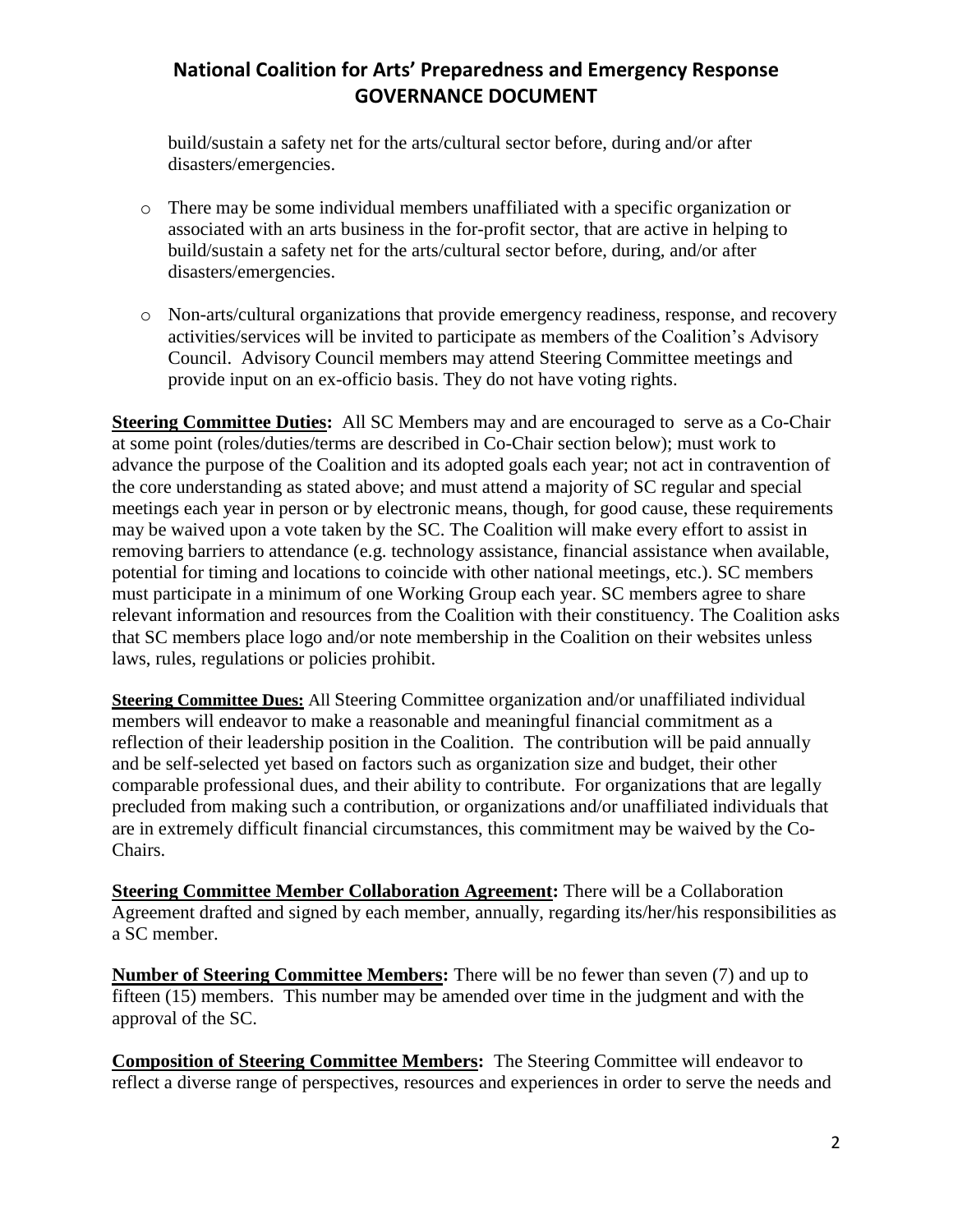interests of the arts/cultural sector at large. To ensure that the SC meets this expectation, it will seek members who represent the following:

- o Individuals unaffiliated with organizations from the arts/culture sector.
- o "Arts responder" networks, this latter when practicable.
- o Arts service organizations from various arts disciplines.
- o Arts funders, arts funding affinity groups, and other philanthropic entities that have interests in and/or demonstrated support of the Coalition's work.
- o A fair representation of SC members whose constituents/focus is artists and those whose constituents/focus is organizations, such that there is parity of these interests represented on the SC.
- o A fair representation of geographic distribution throughout the U.S.
- o A fair representation of the diversity of the arts/cultural sector nationwide. This includes diversity of artistic disciplines, of arts organizational size and type (e.g. individual artist services, public and private sector funders).
- o A fair representation of broader demographics including race/ethnicity, socioeconomic, gender, age, disability, sexual orientation, thus ensuring that the widest breadth of artists and organizations are represented.

It is the duty of the SC to seek this diversity actively, filling in gaps as necessary.

**Organizational representation:** Each SC organizational member shall be represented by a main delegate who is someone either at the senior board or staff level, close to it, or who has the authority to make decisions on the organization's part in regard to the purpose of the Coalition. It is understood that each SC member must be able to demonstrate the commitment of its board and senior-level executives to its SC membership by the signing of the Collaboration Agreement (see above) by the organization's Chief Executive. Every organizational member shall endeavor to have a back-up delegate to participate in the absence of the main representative.

**Unaffiliated individual representation:** Individual members from the arts/culture sector, who are unaffiliated with organizations, so not representative of any organization. However, they must demonstrate their personal commitment by signing the Collaboration Agreement (see above).

**Steering Committee Member Terms:** The term of a Steering Committee member shall be three years, renewable one time. SC members that have served two, three-year terms will have the opportunity of seeking another full SC term after a one-year interval. This applies to all SC members with the exception of Steering Committee Charter Members who are described below.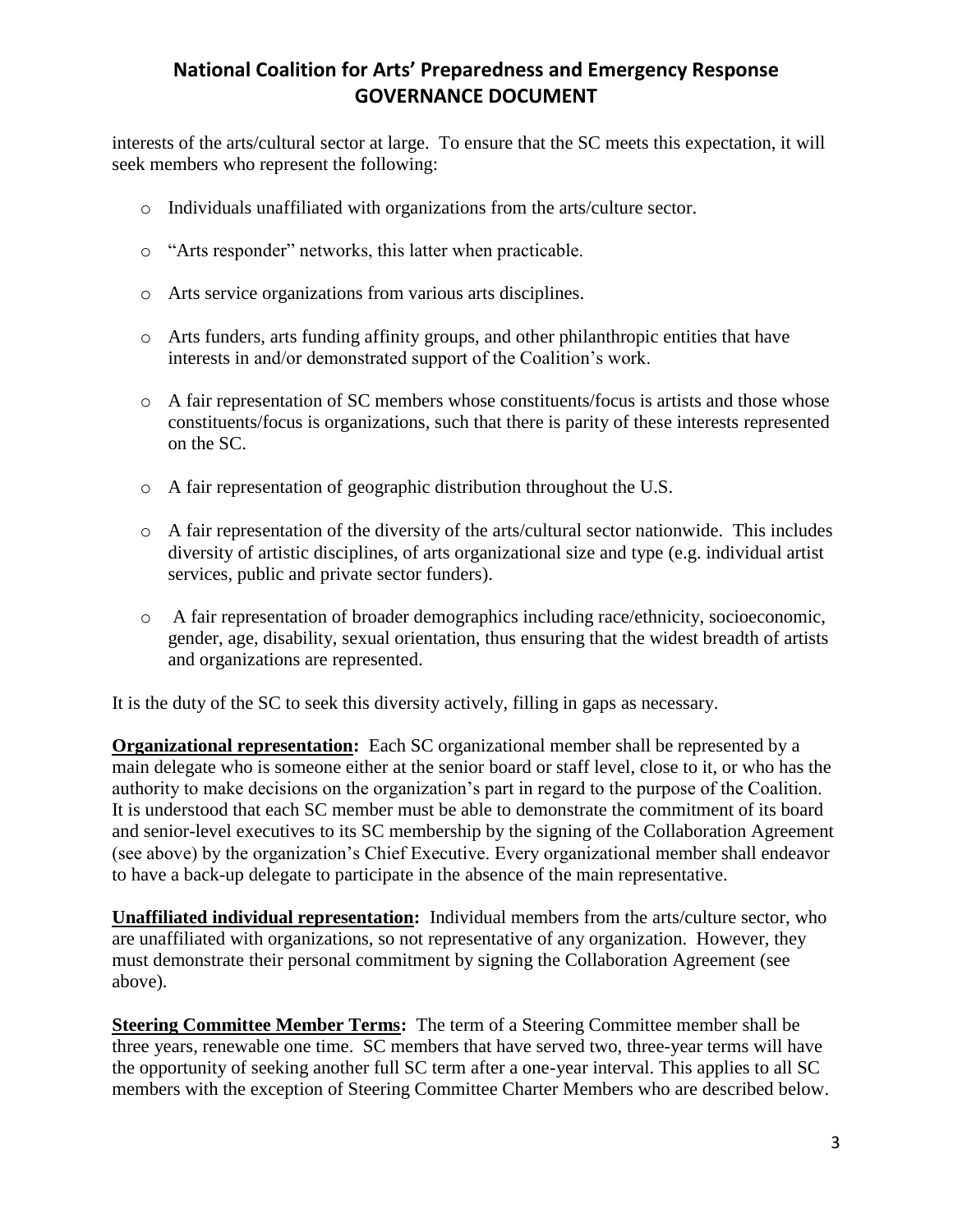**Steering Committee Charter Members:** Steering Committee organization and/or unaffiliated individual members, who are active and in good standing as of June 30, 2015 will be deemed Charter Members, and continue on the SC under the following parameters. At the end of their first three-year SC Term as described above (beginning January 1, 2016 and ending December 31, 2018), one-half of the Charter Members may be asked to rotate off the SC for a period of two years, in the interest of diversifying the SC membership. Those Charter Committee members leaving the SC will be determined by volunteering and/or through the discussion and consensus of the SC. Charter Members, who have rotated off will have the opportunity to return to the SC assuming that they still meet the SC membership requirements. Charter Members are encouraged to remain active in the Coalition by participation in Working Groups as a means of sustaining the Coalition's institutional history and expertise.

**Election of New Steering Committee members:** New Steering Committee members may be elected at any regular SC meeting in 2015 and 2016 with the understanding that his/her first term will end December 31, 2018. Thereafter, new Steering Committee members may be elected annually. Candidates may nominate themselves or be nominated by other SC members. Candidates must provide information in writing about how they intend to work toward Coalition goals as well as their willingness to fulfill SC responsibilities as detailed in the Collaboration Agreement. New SC members will be elected upon recommendation of other SC members and approval by two-thirds of the Steering Committee members, at a meeting where a quorum is present.

**Continuity of SC membership:** Every organization must have a replacement plan for its representation on the Coalition SC, such that if the delegate/representative leaves the organization, the organization's membership still stands firm. An individual member does not require a transition plan, but may be asked to suggest replacements and/or assist the Coalition in recruiting a replacement.

**Resignation from Steering Committee:** Unaffiliated individuals and/or organizational SC members may resign on a voluntary basis at any time with written notice to SC Co-Chairs. Members that are no longer actively involved in advancing the Coalition's purpose may be asked to resign after being voted off the SC by two-thirds of SC members at a meeting where a quorum is present. Members that act in ways that do not reflect the SC's core understanding as described in the "Role of the Steering Committee" section will be asked to resign from the SC after being voted off the SC by two-thirds of SC members at a meeting where a quorum is present.

### **STEERING COMMITTEE CO-CHAIRS**

**Number**: There will be two co-chairs of the SC at all times. The SC will endeavor to ensure that as Co-Chairs, they represent fairly the constituent interests – artist and organizational-- of all Coalition members.

**Job Description:** The Co-Chairs lead the SC. However, they are not privileged in terms of decision-making. They are the chief administrators and spokespeople of the SC and the Coalition. The Co-Chairs also supervise paid staff and project-based contractors, as needed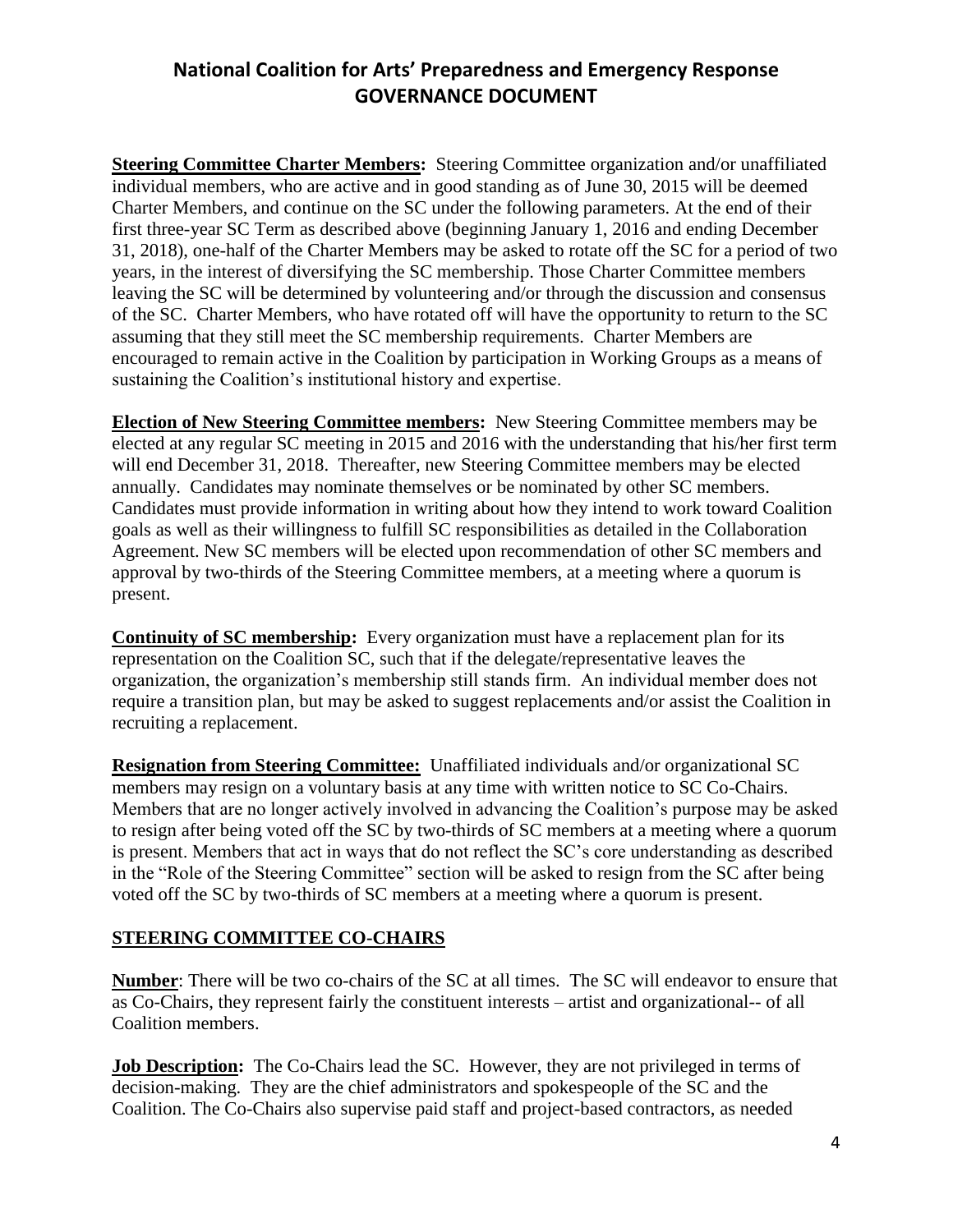and/or planned for by the Coalition. They also serve as the Coalition's primary liaisons to organizations that serve as the Coalition's financial/administrative infrastructure and/or fiscal sponsors. In that role, they are accountable (on behalf of the Coalition) to the organization(s) providing the infrastructure and sponsorship as well as grant making entities and donors (at such a time that the Coalition has them). They facilitate communications within the SC, delegate work to SC members, and provide oversight and continuity to ensure that the SC adopts strategic plans, implements annual work plans, and, in general, carries out the work of the Coalition.

**Co-Chair Terms:** They will be elected in January and serve three-year staggered terms with the exception of the election in 2016, which is described in the section below. They may serve up to two consecutive terms. The current Co-Chairs in place as of June 30, 2015 will remain in their positions until an election of Co-Chairs is held in January 2016.

**Election/Appointment:** SC members may nominate themselves or be nominated by others for Co-Chair, and then there will be an election at the first annual SC meeting of the year. In the first year (2016), one Co-Chair will be elected for only one year and the other for the full length of the term, so that terms remain staggered, thereafter, and there is always one Co-Chair, with experience, in position.

### **STEERING COMMITTEE OPERATIONS AND PROCESS**

**Number of SC Meetings:** There will be at least four regular meetings annually (in person or via electronic means), spaced evenly throughout the calendar year and special meetings, as necessary, e.g., after a disaster impacting the sector, or upon call by at least three members submitted in writing to the Co-Chairs, describing the reason for the meeting.

**One organization/one vote:** Each organization will have one vote, though more than one member from each organization will have the right to attend SC meetings (and have input into its vote). Each individual unaffiliated member has one vote.

**Quorum:** A quorum will be one more than one-half of the current number of SC members at a meeting in which member participation may be in-person or by electronic means that enable all members to hear each other and be heard by each other. Under circumstances described below, a quorum may also include members who vote by proxy. In the absence of a quorum, no votes will be taken.

**Voting:** All decisions must be made by majority vote at a meeting at which a quorum is present. However decisions relating to: a) Amending the Coalition's Vision/Statement of Purpose; b) Reorganizing or moving the Coalition's basic structure and operations into another organization; c) Major changes in the Coalition's strategic direction or plan; and/or d) Approving a major personnel decision will require vote of two-thirds of all SC members present at a meeting where there is a quorum. Proxy voting may be permitted if proxies are sent in advance of the meeting and the resolution being considered is not amended substantively during the course of the meeting. Resolutions must be sent to SC members in writing at least three (3) business days before the scheduled meeting. Proxy votes must be submitted to the Co-Chairs in writing at least twenty-four (24) hours in advance of the meeting, and signed by the SC Member indicating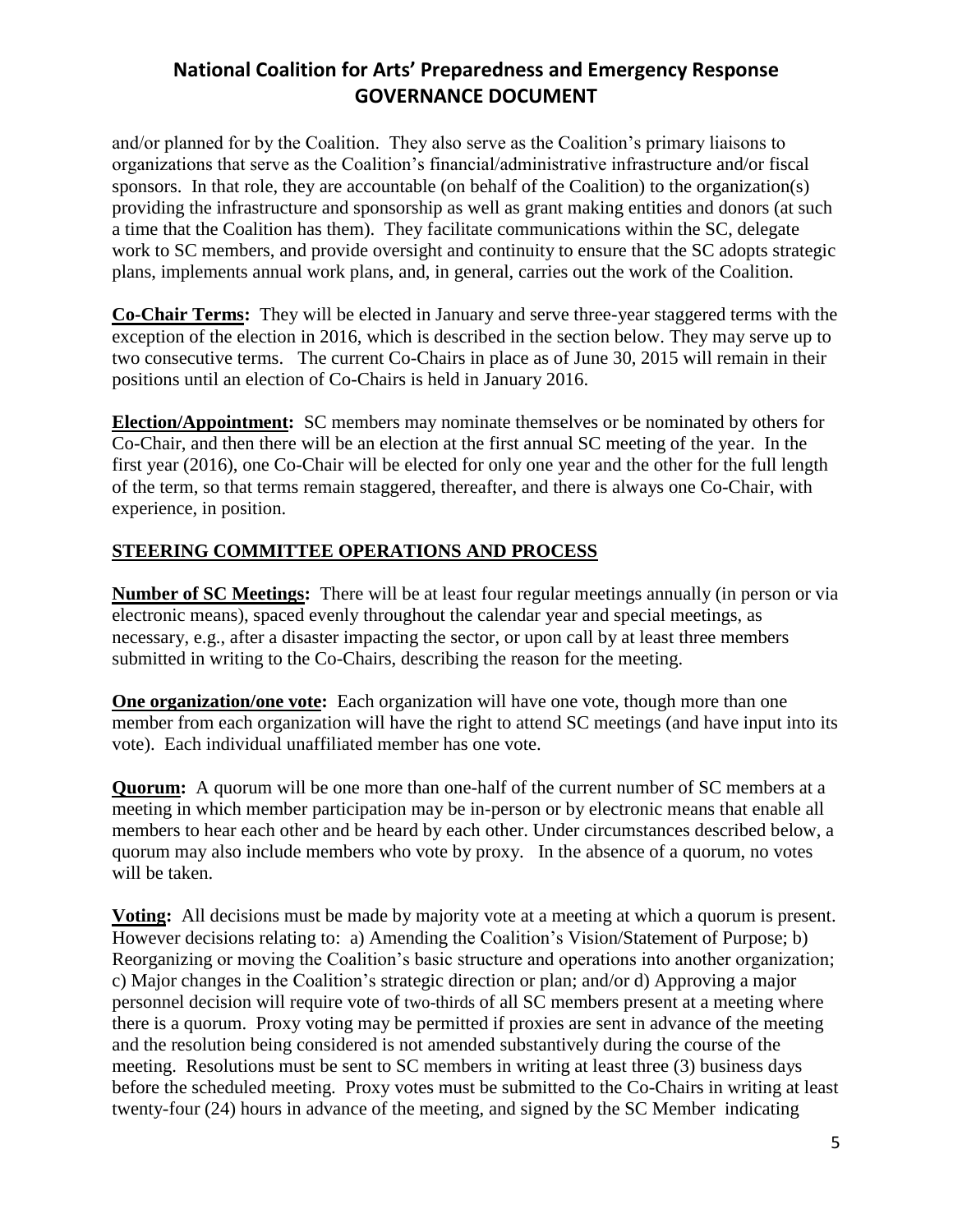what his/her vote is on the resolution or issue. It is the general understanding of the SC that participation by in-person and via electronic means is preferred and that members use proxy voting only when absolutely necessary.

**Minutes and Records:** The Steering Committee will create and retain written records of its business (meetings, grant proposals, contracts, and other pertinent records), which will be stored electronically in formats and media platforms that are accessible to all SC members at any time. These records will be overseen and managed by the Co-Chairs until such time as the Coalition has staff or contracted assistance to manage the recordkeeping. This includes SC meeting agendas and associated materials for review, which will be distributed to each member via email at least three (3) business days in advance of the meeting. This also includes the Co-Chairs directing a SC member or staff when it exists to record minutes of SC meetings and distributes the minutes to each Steering Committee member within seven (7) business days after the SC meeting has occurred.

**Annual Business of the SC:** Each year, the Coalition SC will have one in-person meeting at the end of the year dedicated to planning programs and operations for the next year; and a meeting (either in-person or electronic) in January to codify an Annual Work Plan based on the aforementioned planning.

The SC will also determine which member/individuals/working groups will execute those actions, including raising money for them, and how that money will be administered and disbursed.

**Advisory Council/Working Groups**: Advisory Council/Working Groups structure is intended to be one of the means by which different Coalition goals and priorities that cannot be met through meetings are advanced. The SC will approve charges and annual goals for each. The Co-Chairs will provide the primary oversight to the Working Group Chairs.

- o An Advisory Council will be chaired by both SC Co-Chairs and include representatives from outside the arts/cultural sector. This group will serve as a "brain trust" to ensure that Coalition interests and activities are known and integrated into the larger network of emergency management providers. A Co-Chair is expected to keep a record of Advisory Council discussions and actions, and report back to the SC at quarterly meetings.
- o Each Working Group will be comprised of SC members assigned by the Co-Chairs after SC members are polled about their preferences to serve on at least one Working Group. The Co-Chairs will also select a SC Member/Liaison after consultation with that Member. The Liaison is charged with developing and guiding one or two key work objectives each year that are aligned with and support the Coalition's comprehensive strategic goals and the SC-approved annual plan. The Working Group may include other SC members and others from the arts/cultural sector (recruited by the SC), who have expressed interest and expertise in the specific objective to be addressed. Working Groups may also include individuals and organizational representatives outside the arts/cultural sector depending on the specific objective to be addressed. The Liaison is expected to keep a record of Working Group discussions and actions, and report back to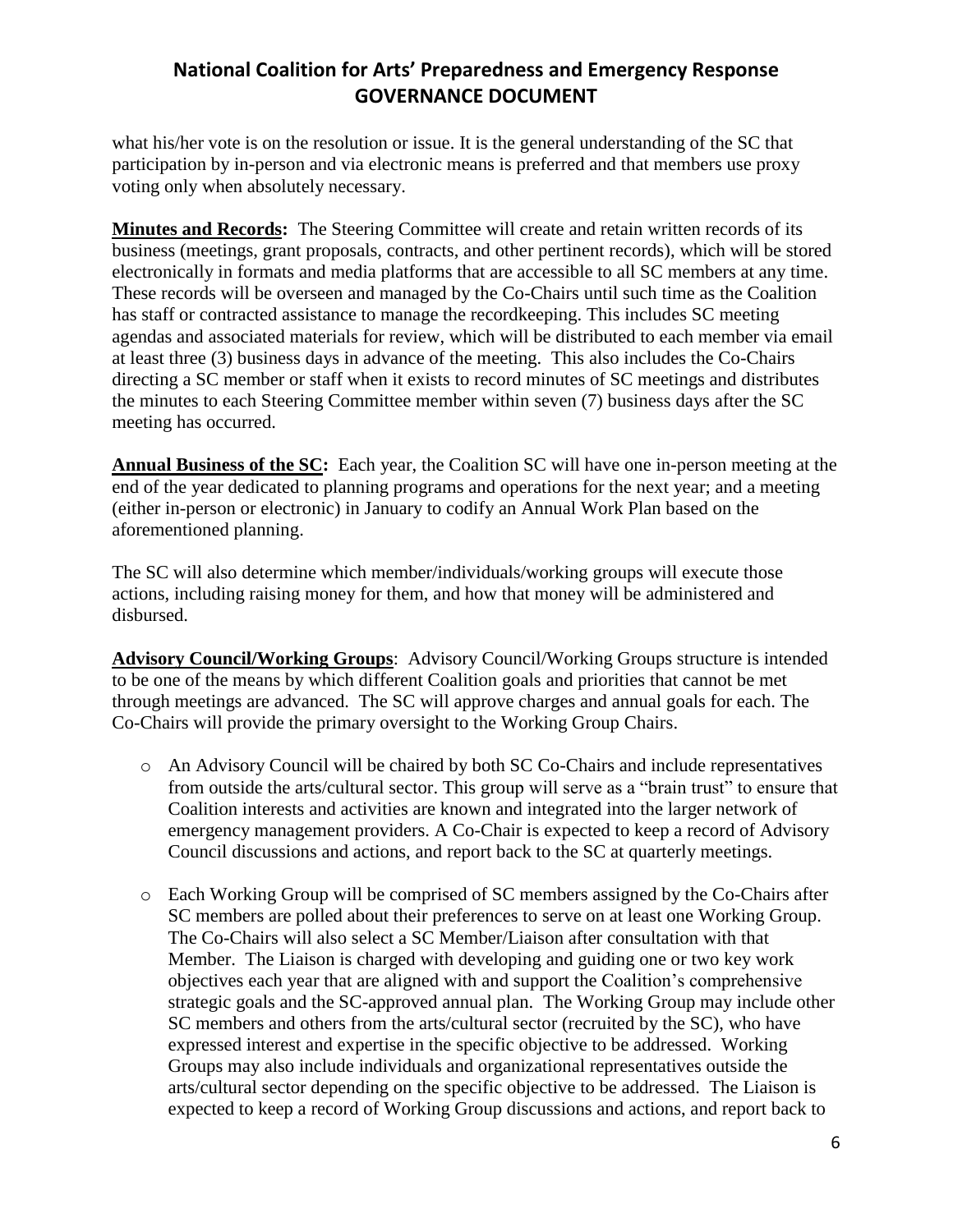the SC at quarterly meetings. Depending on specific annual work plan priorities, the Liaisons of more than one Working Group may choose to coordinate activities to achieve their objectives.

- o The Advisory Council/Working Groups will meet (probably via electronic means) as necessary to advance their annual objectives, but no less than twice a year. As part of the Coalition's goal of developing an annual Work Plan, the Co-Chairs may ask the Working Group Liaisons to provide their input on planning priorities and objectives for the next year.
- o Working Groups may be on-going or developed on an ad-hoc basis and provide capacity to advance core goals to sustain the Coalition and its work.

**Initial Advisory Council/Working Groups:** The following are suggested as a starting point and reflect the Coalition's most immediate priorities. These may be amended at any time based on work achieved and new priorities that are aligned with the Coalition's comprehensive strategic goals and subsequent annual work plans.

- o **Advisory Council.** The SC Members will suggest individuals and organizations from outside the arts/culture sector that should be invited to participate in the Advisory Council. From these suggestions, the Co-Chairs and/or staff if it exists will develop a priority list and request electronic approval of those to contact about participation. The Co-Chairs will also assign SC members to assist in the recruitment process each year as needed. The Co-Chairs will serve as Liaisons to the Advisory Council and suggest and/or connect Council members with specific Working Groups as appropriate and needed but not less than twice each year.
- o **Programming/Communications.** This Working Group will define integrated programming and a communication network (internal and external) for the Coalition. Its primary role is to ensure that the Coalition has a reasonable and effective protocol for communications and providing tools/networking assistance prior to, during, and after disasters and emergencies. The Working Group will create program and communications plans, identify potential program partners/contractors if appropriate and in consultation with the SC Co-Chairs; consult with members of the Coalition Advisory Council to get field expertise if needed. It also will be asked to address unexpected communications needs and provide communications support to the Co-Chairs, Coalition staff or contractors (if in existence) and other Working Groups if necessary. This Working Group will most likely coordinate its activities with other Working Groups (e.g. Fundraising/Communications) to accomplish its objectives.
- o **Fundraising.** This Working Group is responsible for developing fundraising plans based on the Coalition's Comprehensive Strategic Plan and annual goals. It will focus on identifying "peer-to-peer" and other institutional funding opportunities. With guidance from the Co-Chairs it will develop an annual fundraising plan. While Working Group